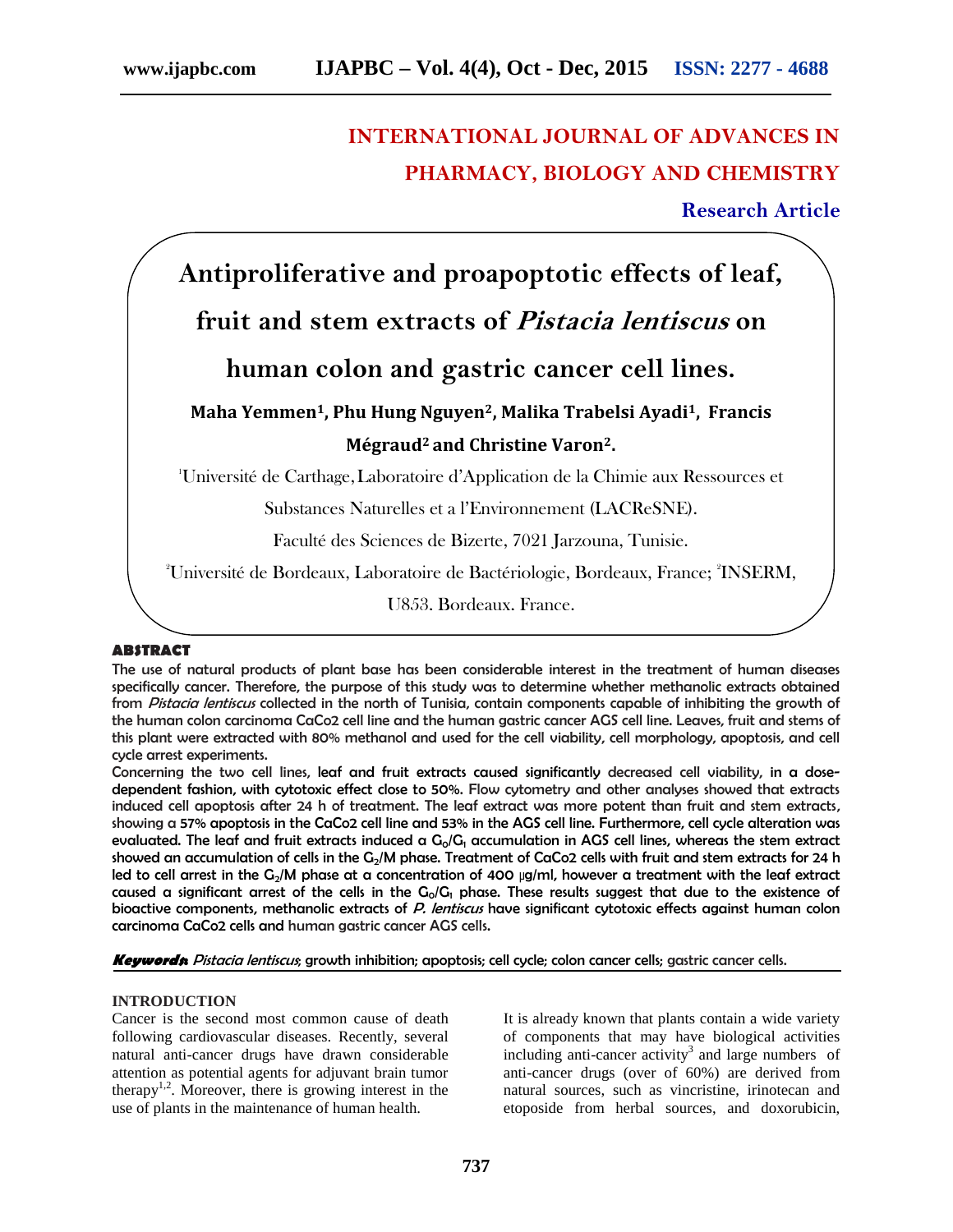bleomycin and dactinomycin extracted from marine sources<sup>4</sup>.

Most of these bioactive substances exert their chemotherapeutic activity by blocking cell cycle progression and triggering apoptotic cell death. Therefore, induction of apoptosis in tumor cells has become an indicator of the tumor treatment response; in such case a plant derived-bioactive substance was employed to reduce and control human mortality due to cancer<sup>5,6</sup>.

*Pistacia lentiscus* is an evergreen member of the Anacardiaceae family, producing bright red globose berries. It is largely distributed in "extreme" ecosystems of the Mediterranean basin<sup>7</sup>, where it is used as a food ingredient.

It is also used as an antibacterial<sup>8</sup> and anti-ulcer agent<sup>9</sup>. The leaves are extensively used in folk medicine for the treatment of eczema; diarrhea and throat infections<sup>10</sup>. The aerial parts of the plant also have a hypotensive action<sup>11</sup>. Flavonoid glycosides have been isolated from the arial parts of P. *lentiscus*<sup>12</sup> and the polyphenolic composition of the leaves has also been reported $^{13}$ .

In the present study, our aim was to investigate *in vitro* the antiproliferative effect of methanol extracts of the leaves, fruits and stems of *P. lentiscus* on a human gastric carcinoma cell line (AGS) and on a human colon adenocarcinoma cell line (CaCo2). In addition cell morphology, DNA fragmentation, cell cycle progression, and cell apoptosis induction were examined in response to different concentrations of *P. lentiscus* methanol extracts.

#### **MATERIALS AND METHODS**

#### **Plant collection and Preparation of** *Pistacia lentiscus* **extracts**

The leaves, fruits and stems of *P. lentiscus* were collected in November, in forested areas from Bizerte which situated in the north of Tunisia. Identification was carried out by Pr. Ouni (Department of Botany, Faculty of Sciences. University of Carthage.Tunisia), according to the flora of Tunisia<sup>14</sup>. A voucher specimen (Pl-11-12) has been kept in our laboratory for future reference.

The air dried and finely ground aerial parts of *P. lentiscus* fruit, leaves and stems (500 g) were successively extracted with 80% methanol at room temperature.

The homogenate was continuously stirred for 24 h and centrifuged at 1500 rpm for 10 min. The pellet was extracted twice and the extract was evaporated to dryness under reduced pressure at 35˚C to obtain a dry powder methanolic extract.

#### **Cell culture**

AGS human gastric carcinoma cells (ATCC CRL- 1739, Rockville, MD, USA) and CaCo-2 human colon adenocarcinoma cells (ATCC 169, DSMZ collection) were maintained in Ham's F12K medium (Invitrogen, Cergy-Pontoise, France) and in modified Eagle's medium (Invitrogen), respectively, supplemented with 10% heat-inactivated fetal bovine serum (Invitrogen) and 5 units/ml of penicillin and 5 µg/ml of streptomycin (Sigma, Saint-Quentin- Fallavier, France) at  $37^{\circ}$ C in a 5% CO<sub>2</sub> humidified atmosphere.

Cells were maintained as a monolayer in  $75 \text{ cm}^2$ culture flasks.

#### **MTT bioassay**

The cytotoxic effect of *P. lentiscus* methanolic extracts of leaves, fruit and stems on CaCo2 and AGS cells was evaluated using the MTT assay (3-(4, 5 dimethylthiazol-2-yl)-2, 5-diphenyl tetrazolium bromide; Sigma bioassay).

This assay detects the reduction of the yellow dye MTT by mitochondrial succinate dehydrogenase to a blue formazan product, which reflects the normal functioning of mitochondria and hinders cell viability<sup>15</sup>.

The cells were seeded in triplicate for each experimental condition in 96-well microtiter plates (100 µl/well) at a concentration of  $2x10^3$ cells/cm<sup>2</sup>. After 48 h, the cultivated cells were exposed to various concentrations of methanolic extracts (400, 40 and 4 µg/ml) prepared in PBS. A control group received the same amounts of PBS alone.

After the treatment, normal culture medium was substituted with 100 µl of fresh media and 20 µl of MTT reagent (5 mg/ml in PBS), except for the three cell-free blank control wells.

Cells were maintained in 5%  $CO<sub>2</sub>$  at 37°C and total humidity for 4 h. Subsequently, the MTT solution was replaced with 100 ul DMSO and 12 ul of Sorensen buffer (0.1 M NaCl, 0.1 M glycine adjusted to pH: 10.5 with 1M NaOH) and incubated for 15 min at 37˚C.

The optical density of the wells was measured at 570 nm using a spectrophotometric plate reader (SPECTROstar Nano).

The growth and viability of the cells were determined using the formula:  $%$  viability = (optical density of sample/optical density of control) x100

#### **Cell cycle and apoptosis assay**

The propidium iodide (PI) flow cytometric assay was used for cell cycle and apoptosis analysis. Briefly,  $5x10^4$  cells were cultured in 24-well plates and 24 h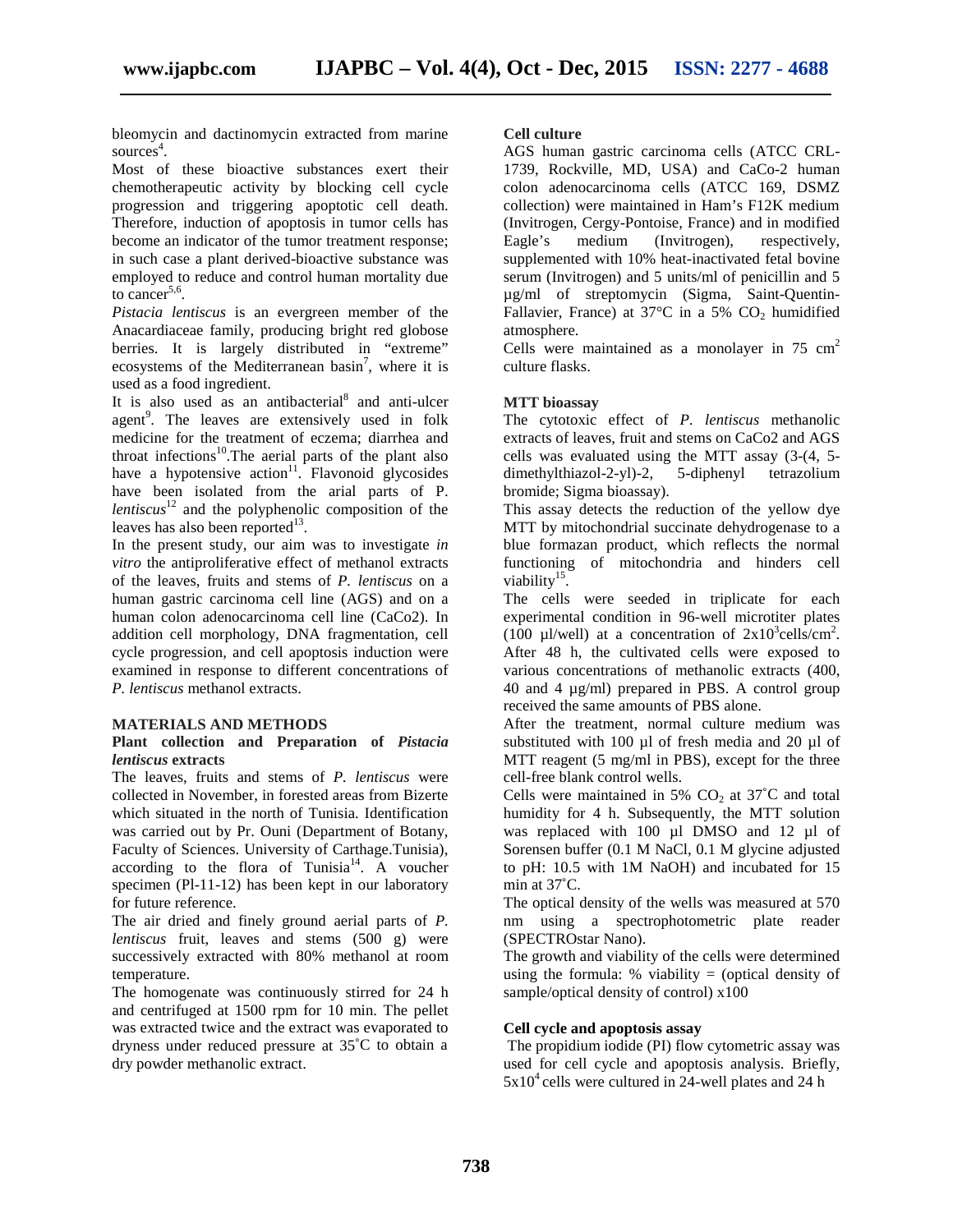later treated with *P. lentiscus* methanolic extracts of leaves, fruit and stems at 400 µg/ml or the vehicle (PBS) for 1 day; the positive control was treated with staurosporine (1 mM). Both the floating and adherent cells were collected and detached with trypsin/EDTA and washed twice with PBS prior to staining using a fluorochrome solution  $(0.1\% \text{ sodium citrate } (wt/v))$ , 0.1% Triton X-100 (v/v), 50 mg/l PI in deionized/distilled water), then the cell samples were incubated at  $4^{\circ}$ C in the dark for at least  $4 \text{ h}^{16}$ . A BD the CantoII flow cytometer (BD Biosciences) was used for data acquisition and analysis.

#### **Nuclear staining with DAPI**

After treatment, cells previously seeded on glass coverslips were quickly washed with ice cold PBS, fixed in 70% ethanol at -20˚C for 5 min with the DNA- specific fluorochrome DAPI (Invitrogen). Excess DAPI was removed by PBS washes and coverslips were mounted on glass slides with fluoromount G mounting medium (Clinisciences). Observation of the cells and acquisition of fluorescence images were observed using a NIKON Eclipse TE2000 epifluorescence microscope (NIKON, Champigny sur Marne, France) equipped with a digital camera. Cells with condensed chromatin or picnotic fragmented nuclei were considered as apoptotic.

#### **Cell morphology**

The effect of *P. lentiscus* extract on cell morphology was monitored as follows:  $5x10^6$  cells were seeded in 12-well plates and treated with methanolic extracts (leaves, fruit and stems) at 400 µg/ml for 24 h. Cellular imaging was performed with a phase contrast light microscope equipped with a digital camera (Zeiss, Germany).

#### **Statistical analysis**

The statistical significance of the differences between the control and treated groups was determined by one-way analysis of variance (ANOVA).  $p<0.05$  was considered to be statistically significant.

#### **RESULTS**

#### *Pistacia lentiscus* **methanolic extracts inhibit cell viability of human colon and gastric cancer cells**

CaCo2 and AGS cells exposed to three different concentrations of the methanolic extracts of leaves, fruit and stems exhibited a dose-dependent reduction of the percentage of cell viability determined by MTT assay, revealing the preservation of cell viability in the presence of extracts (Figure1). Leaf and fruit methanolic extracts from *P. lentiscus* displayed

selective cancer cell line cytotoxicity, causing a significant growth inhibition in a dose-dependent fashion, with percentage close to 50% at 400 μg/ml.

When the methanolic leaf extract was compared to the fruit and stem extracts, the leaf extract appeared to be the most potent with  $54\%$  and  $50\%$  (P<0.001) values at 400 µg/ml against gastric and colon cancer cells, respectively.

The stem extract had the lowest cytotoxic action at the three concentrations tested, the values of 50% inhibition of the stem extract being greater than  $400$ μg/ml for both CaCo2 and AGS cells, with 70% and 79% viability at a concentration of 400 µg/ml (P<0.001) for AGS and CaCo2 cells, respectively.

All investigated extracts of *P*. *lentiscus* exerted selective dose-dependent inhibition of cell viability on AGS and CaCo2 cells (Figure 1).

#### *Pistacia lentiscus* **methanolic extracts induce apoptosis in human colon and gastric cancer cells**

As all of the samples at a concentration of 400  $\mu$ g/ml caused a significant lack of viability of CaCo2 and AGS cells, we carried out further investigations to determine whether these plant extracts also induced apoptosis in these cell lines.

Treatment of CaCo2 and AGS cells with methanolic extracts of leaves, fruit and stems at 400 µg/ml for 24 reached 57% cell death, respectively. To determine the features of CaCo2 and AGS cell death, the propidium iodide (PI) incorporation was carried out by flow cytometry. In the control group, the cell death ratio was approximately 4.7 and 3.2% in CaCo2 and AGS cell lines, respectively (Figure 2). When CaCo2 cell lines were treated with the different extracts at 400 µg/ml, the number of apoptotic cells increased significantly ( $p<0.001$ ), to 57% with leaf extracts, 21% with fruit extracts, and 17% with stem extracts.

For AGS cells treated with 400 µg/ml of the different extracts, the apoptotic rate was 53 % with leaf extracts, 41% with fruit extracts, and 35% with stem extracts.

In both cell lines, leaf extracts (as well as staurosporine which served as a positive control) exhibited the highest proapoptotic effect. Fruit extracts displayed less pronounced cytotoxicity and apoptosis. Stem extracts had the lowest cytotoxic and proapoptotic effects.

Apoptosis was confirmed by fluorescence imaging DAPI staining was performed on AGS and CaCo2 cells treated with leaf, fruit and stem methanolic extracts. After 24 h of incubation with the plant extracts, an increased number of cells displaying irregular edges of the nuclei, chromatin condensation and picnotic nuclei were observed in treated AGS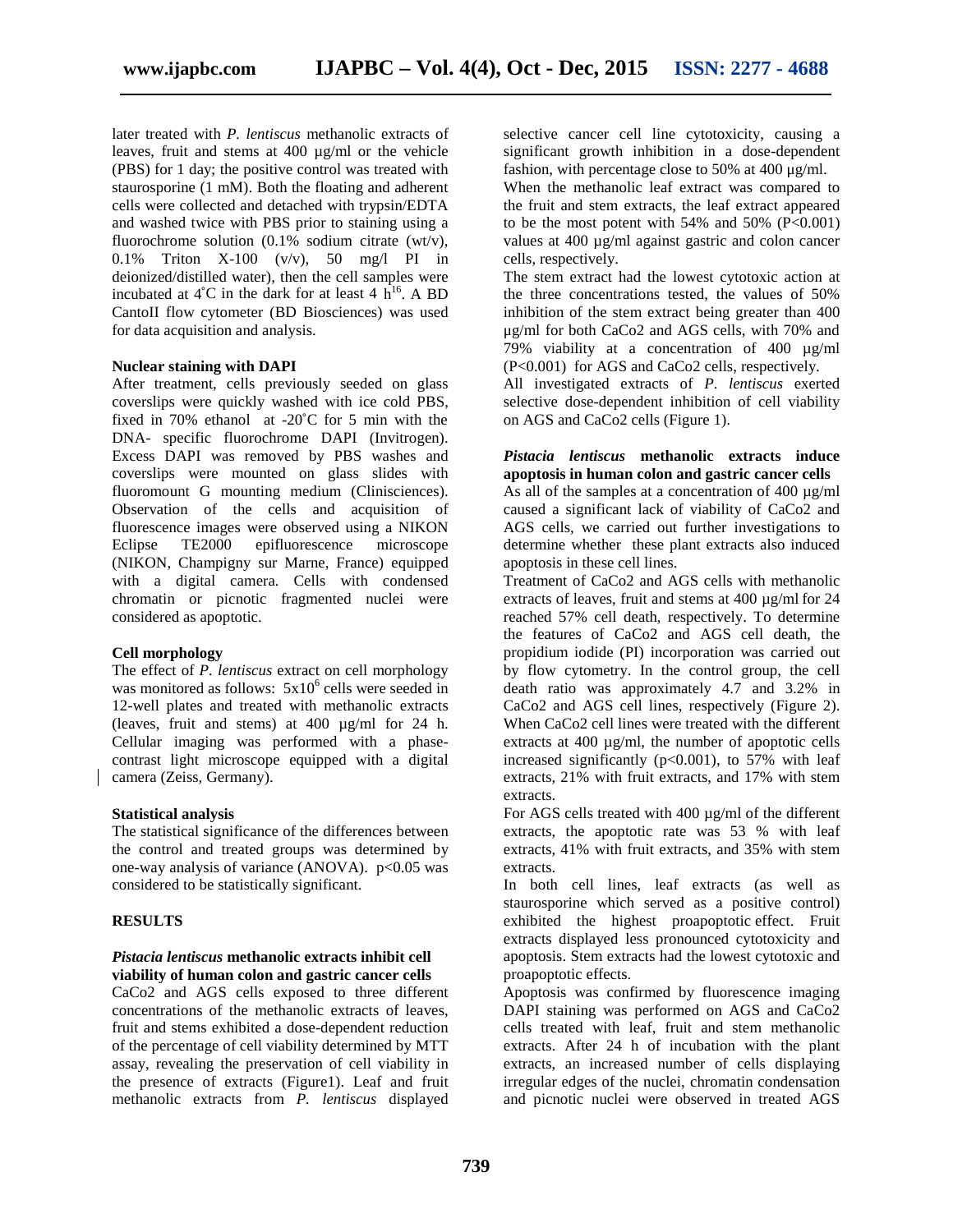cells, while round, clear edged, uniformly stained nuclei were noted in the untreated control (Figure 3).

#### *Pistacia lentiscus* **methanolic extracts induce morphological changes in human colon and gastric cancer cell lines**

After a 24 h treatment with the methanolic extracts of *P. lentiscus* leaves, fruit and stems at 400 μg/ml, alterations in AGS and CaCo2 cell morphology were observed. Compared with untreated controls, the cells exhibited a less regular shape and adhesion and spreading were reduced. Cells were shrunken, round and some detached from the cell culture substratum (Figure 4).

#### *Pistacia lentiscus* **methanolic extracts induce a cell cycle arrest in human colon and gastric cancer cell lines**

When AGS cells were treated with 400  $\mu$ g/ml of leaf extract from *P. lentiscus*, a significant increase of approximately 8-10% of the cells in the  $G_0/G_1$  phase were observed compared to the untreated negative control, at a similar level to that induced by staurosporine used as a positive control. (Figure 5A). This increase was associated with a concomitant decrease of cells in the  $G_2/M$  phase. However, an increased accumulation of cells was observed in the  $G<sub>2</sub>/M$  phase: from 28% in the untreated cells to 35% in the cells treated with 400 µg/ml of stem methanolic extract.

Moreover, in CaCo2 cells, the *P. lentiscus* methanolic fruit and stem extracts did not induce  $G_1$  arrest but rather a significant accumulation of cells in the  $G_2/M$ phase (p<0.05). The percentages of the cells in  $G_2/M$ phase increased from 19% in untreated control cells to 24% and 27% in cells treated with stem and fruit extracts, respectively.

#### **DISCUSSION**

The natural products play an important role in drug discovery. Presently, the use of active compounds extracted from herbs in the treatment of cancer has been of recent interest<sup>17</sup>. However cancer prevention using natural products has become a new trend in cancer control, as high consumption of certain natural products is believed to contribute to decreased risks of several types of cancer<sup>18,19</sup>. Previous studies have shown that some specific herbs and natural compounds derived from potential herbs were able to effectively interfere with tumor progression, inhibit angiogenesis and block metastasis $^{20}$ . In this study using two human cancer cell lines from colon and gastric cancers with different proliferative potentials, we analyzed the effect of methanolic extracts of *P.*

*lentiscus* on cell viability, morphology, cell cycle and the induction of apoptosis.

A lot of work has focused on the effect of *P. lentiscus* (resin, chios mastic gum (CMG)) in the treatment of cellular cancer, and more specifically on growth inhibition, involving apoptosis and the cell cycle. However, few studies have been conducted on the Tunisian variety of *P. lentiscus*, therefore the objective of our study was to look specifically at the effect of fruit and the stem extracts on the gastric cancer AGS and colon cancer CaCo2 cell lines.

Based on the results obtained, we found that *P. lentiscus* extracts inhibited cell viability in AGS and CaCo2. The toxic effects of plant extracts resulted in a decrease in mitochondrial dehydrogenase. Whole aerial parts of the plant inhibited mitochondrial respiration with a percentage ranging from a party. The extract caused a significant concentration dependent inhibition of mitochondrial respiration at varying concentrations (400, 40 and 4  $\mu$ g/ml) in the two cell lines.

We also found that, in both cell lines, the cytotoxic effect of leaf and fruit extracts were close to 50% at 400 μg/ml. In contrast, the doses inducing 50% cell growth inhibition of the stem extracts were greater than 400 µg/ml in both cell lines. Furthermore, the best anti-proliferative effects in both cell lines were noted with leaf extracts. Similar study was published recently, which showed that an alcoholic extract from deterpenated *P. lentiscus* leaves induced the highest cell viability inhibition against C6, SH-SY5Y, and  $SK-N-BE - (2)-C$  cell lines<sup>21</sup>.

Apoptosis plays a crucial role in eliminating the mutated neoplastic and hyperproliferating neoplastic cells from the system and therefore it is considered as a protective mechanism against cancer progression $^{22}$ . Apoptosis is a well known mechanism of programmed cell death that does not injure normal neighboring cells and avoids local inflammation $^{23}$ .

By analyzing PI incorporation with flow cytometry and DAPI fluorescent staining by microscopy (Figures 3 and 4), we found that methanolic extracts of leaves, fruit and stems induced apoptosis in both cell lines at a concentration of 400 µg/ml. Furthermore, if we compare the leaf, fruit and stem extracts, it is apparent that leaf extracts are more potent than the other two, with a higher level of induction of apoptosis (of over 50% for both cell lines).

This significantly increased percentage of apoptotic cells suggests a blockade in the cell cycle progression leading to a programmed cell death. Moreover, the activation of apoptosis is believed to play a critical role in both the chemoprevention and treatment of human carcinomas $^{24}$ .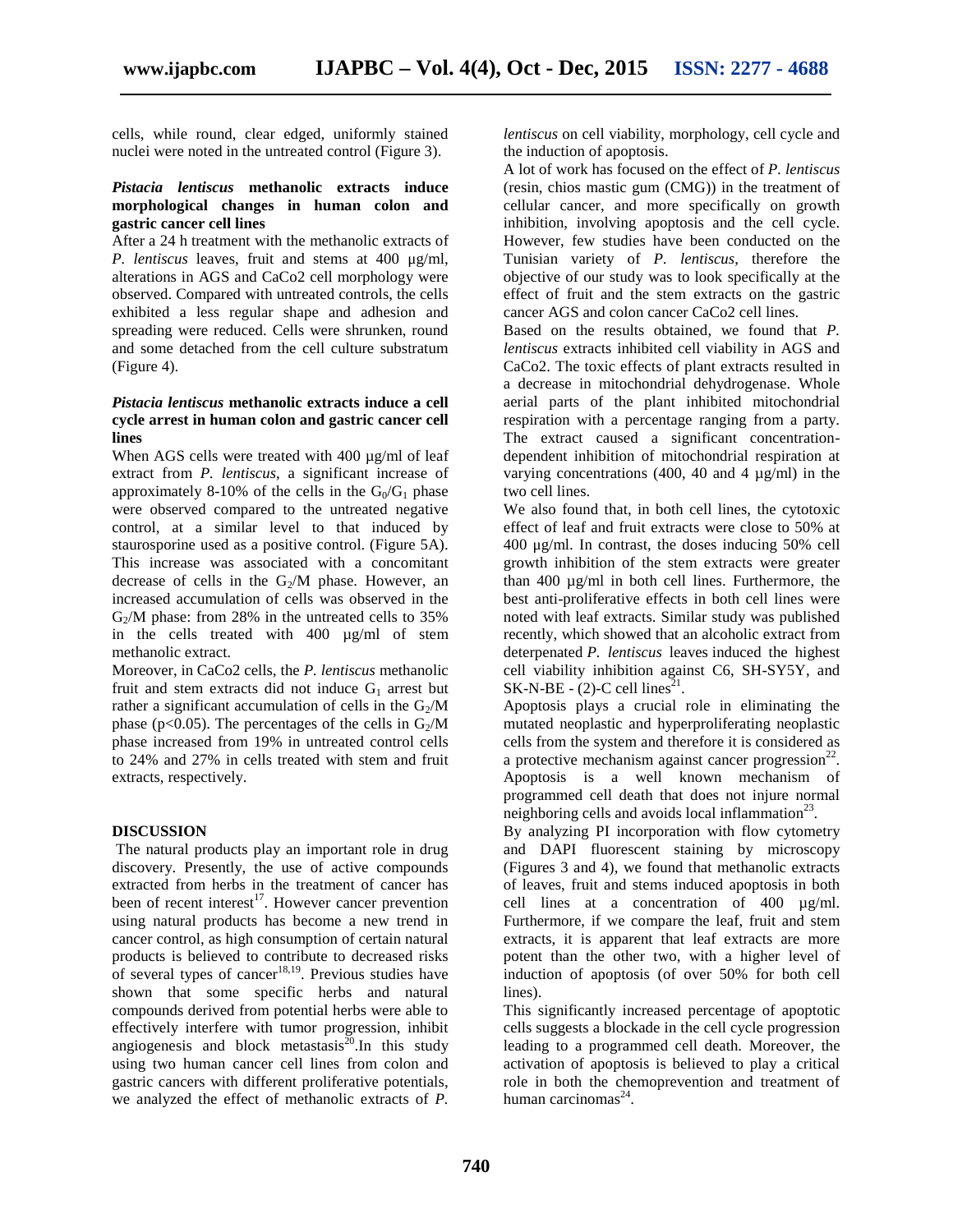The morphological changes of the cells after<br>treatment with methanolic extracts of *P*. lentiscus treatment with methanolic extracts of *P. lentiscus* were examined by phase contrast microscopy. Morphological changes such as membrane blebbing, chromatin condensation and the presence of apoptotic bodies were observed in treated AGS and CaCo2 cells, confirming an apoptotic phenotype (Figure 4). These results suggest that *P. lentiscus* extracts can Morphological changes such as membrane blebbing,<br>chromatin condensation and the presence of apoptotic<br>bodies were observed in treated AGS and CaCo2<br>cells, confirming an apoptotic phenotype (Figure 4).

induce apoptotic cell death in both colon cancer and gastric cancer cell lines. induce apoptotic cell death in both colon cancer and<br>gastric cancer cell lines.<br>Our results are in agreement with results obtained in

previous publications using other cell lines. In 2007, Balan et al. $^{25}$  demonstrated that a 50% ethanol extract Balan et al.<sup>25</sup> demonstrated that a 50% ethanol extract<br>of the plant-derived product, CMG, contains compounds which inhibit proliferation and induce compounds which inhibit proliferation and induce<br>cell death of HCT116 human colon cancer cells *in vitro*. *vitro*.



#### **Figure 1**

**Effect of methanolic extracts of** *Pistacia lentiscus* **on cell viability of human colon and gastric cancer cell lines. of***lentiscus***viability of** Cell viability was determined using the MTT assay 3-(4, 5-dimethylthiazol-2-yl)-2, 5-diphenyltetrazolium bromide assay on CaCo2 **(A)** and AGS Cell viability was determined using the MTT assay 3-(4, 5-dimethylthiazol-2-yl)-2, 5-diphenyltetrazolium bromide assay on CaCo2 (A) and AGS<br>(B) cells, as described in Materials and Methods . Each bar represents the mean ± p<0.001 compared to the control.



#### **Figure 2**



The percentage of apoptotic cells was determined by PI incorporation and flow cytometry analysis as described in Material and Methods, after treatment of CaCo2 (A) and AGS (B) cells with leaf, fruit and stem methanolic extracts or staurosporine  $(1 \text{ mM})$ . The data shown are the mean  $\pm$ SD of three independent plates.  $#p<0.001$  compared to the control. entage of apoptotic cells was determined by PI incorporation and flow cytometry analysis as described in Material and Methods, of CaCo2 (A) and AGS (B) cells with leaf, fruit and stem methanolic extracts or staurosporine (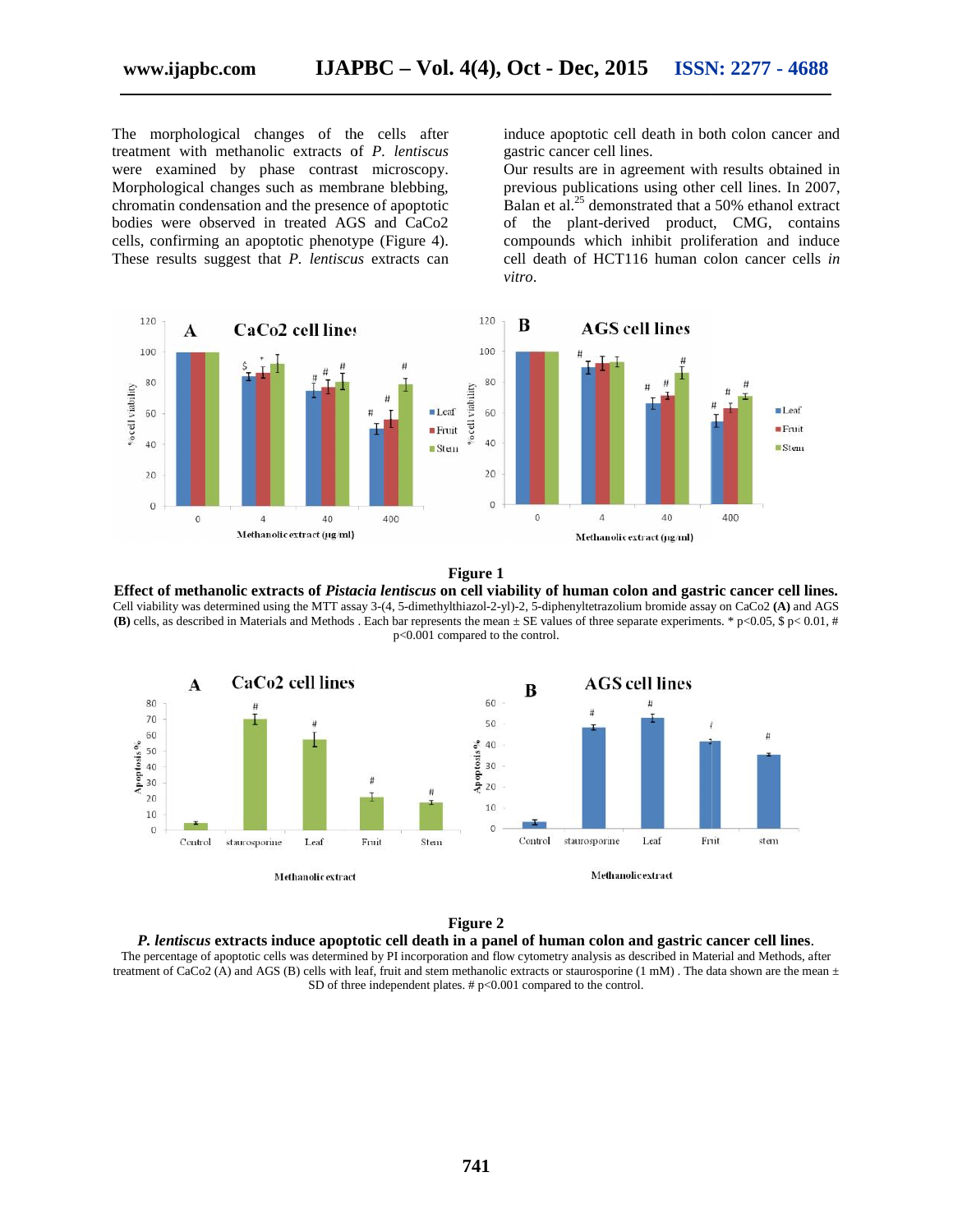#### A: CaCo2 cell lines



**B**: AGS cell lines



**Figure 3**

#### **DAPI immunoflurescence shows apoptosis induction in CaCo2 and AGS cells cells**Apoptosis induction by methanolic extract in CaCo2 (A) and  $\widehat{AGS}$  (B) with a, b, c, d in control, leaf, fruit and stem respectively. This was analysed by immunofluorescence after nuclear staining with DAPI. Cells undergoing apoptosis and presenting chromatin condenstaion and nuclear fragmentation are indicated by arrows. (Magnification is 400×). methanolic extract in CaCo2 (A) and AGS (B) with a, b, c, d in control , leaf, fruit and stem prescence after nuclear staining with DAPI. Cells undergoing apoptosis and presenting chron nuclear fragmentation are indicated



#### **Figure 4**

#### **A,B: Morphologic changes of cells observed under a phase-contrast light microscope. of cells undermicroscope.**

(Magnification is 400×). (**A**) AGS cells. a: Control group; b: Leaf extract ; c: Fruit extract; d: Stem extract. (**B**) CaCo2 cells. a: Control group; b: Leaf extract ; c: Fruit extract; d: Stem extract. The arrows indicate cell death characterized by cellular shrinkage the cells change form rounded and detached from the cell culture gnification is 400×). (**A**) AGS cells. a: Control group; b: Leaf extract; c: Fruit extract; d: Stem extract; d: Stem extract. The arrows indicate cell death characterized by cellular shrinkage the rounded and detached from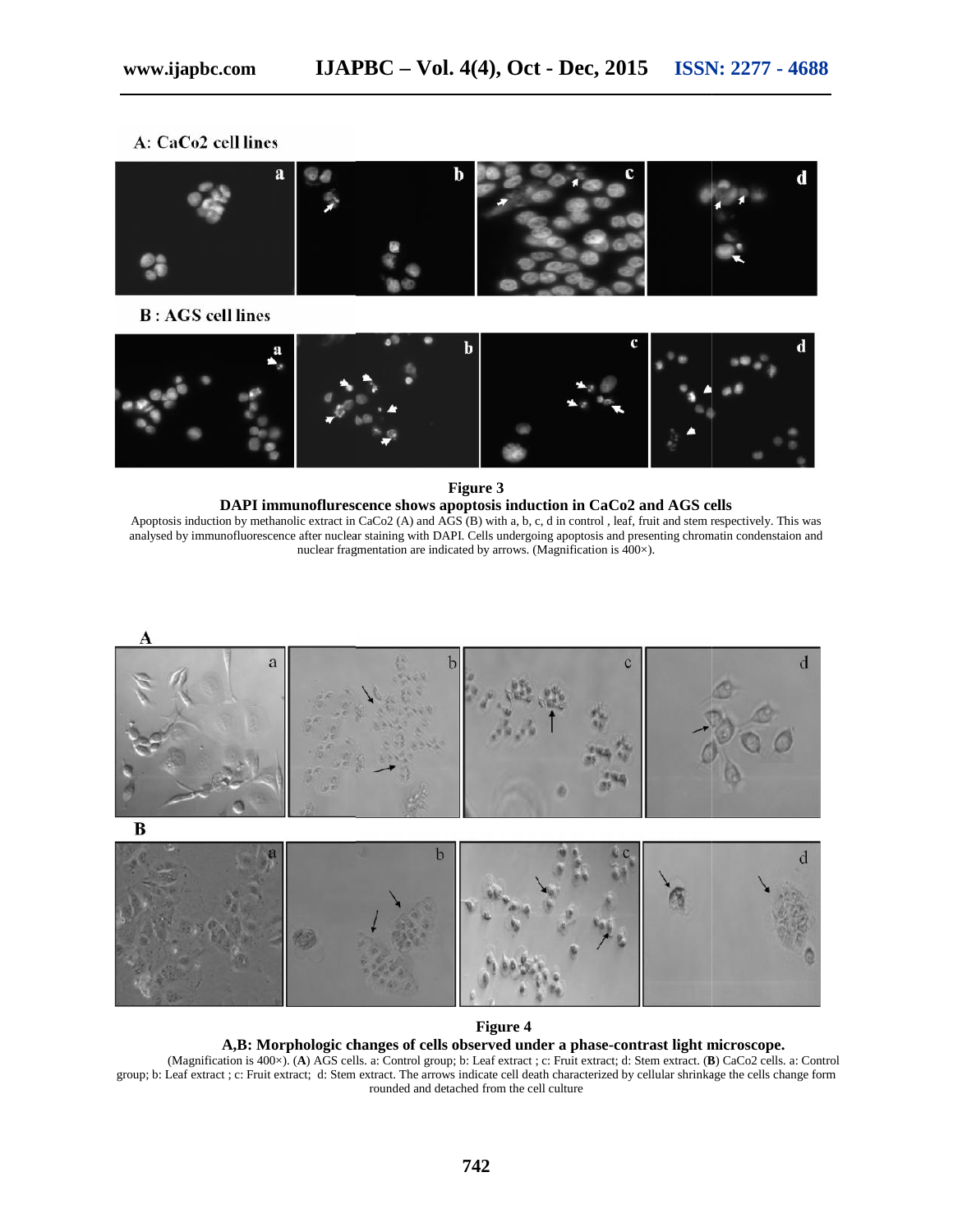

**Figure 5**

**Effect of methanolic extracts of** *Pistacia lentiscus* **on cell cycle distribution in CaCo2 and AGS cell lines.** CaCo2 (A) and AGS (B) cells were cultured in the presence of 400 µg/ml of leaf, fruit, stem extracts of *P. lentiscus* or staurosporine at 1 mM for 24 h. Then the cells were collected, stained with PI and their DNA content was determined by flow cytometry analysis. The percentage of cells in the different phases of the cell cycle was calculated. Data shown are means  $\pm$  SD from triplicate determinations. The level of significance for the different cell populations after *P. lentiscus* extract treatment was calculated by ANOVA with respect to the corresponding controls in the absence of extracts. The change in cell numbers in the different phases are significant at \* p<0.05, \$ p< 0.01 and # p<0.001 compared with the control. CaCo2 (A) and AGS (B) cells were cultured in the presence of 400  $\mu$ g/ml of leaf, fruit, stem extracts of *P. lentiscus* or staurosporine at 1 mM 24 h. Then the cells were collected, stained with PI and their DNA content

According to the research done on the phytochemical the mastic gum inhibits the proliferation of LNCaP According to the research done on the phytochemical<br>the mastic gum inhibits the proliferation of LNCaP<br>cells (Androgen responsive human prostate cancer cell line) by androgen via the androgen receptor (AR) by which was used to treat prostate cancer<sup>26</sup>. Another study proved that CMG extract acts as a potential anti-tumor agent in the human oral squamous carcinoma YD-10B cell lines<sup>27</sup>. proved that CMG extract acts as a potential<br>mor agent in the human oral squamous<br>pma YD-10B cell lines<sup>27</sup>.<br>agnitude of apoptosis in CaCo2 and AGS cells,<br>d by the extracts of the different parts of the *P*.

The magnitude of apoptosis in CaCo2 and AGS cells, induced by the extracts of the different parts of the *P. lentiscus* plant at a concentration of 400  $\mu$ g/ml, is in agreement with the resting cell viability measured, suggesting a blockade along the cell cycle at different phases. At this concentration of leaf extract, the decreased viability was similar to the increase in cell death by apoptosis for both cell lines, suggesting a similar effect on cell cycle. death by apoptosis for both cell lines, suggesting a<br>similar effect on cell cycle.<br>Flow cytometry analyses of the DNA content of *P*. plant at a concentration of 400  $\mu$ g/ml, is in<br>t with the resting cell viability measured,<br>g a blockade along the cell cycle at different<br>At this concentration of leaf extract, the

*lentiscus* extract treated AGS cells showed that the leaf and fruit extracts caused a  $G_0/G_1$  phase arrest with a marked decrease of cells in the S and  $G_2/M$ phases. Incidentally, the stem extracts induced a marginal increase in the  $G_2/M$  phase. Furthermore, treatment of CaCo2 cells with fruit and stem extracts for 24 h led to the arrest of cells in the  $G_2/M$  phase at leaf and fruit extracts caused a  $G_0/G_1$  phase arrest<br>with a marked decrease of cells in the S and  $G_2/M$ <br>phases. Incidentally, the stem extracts induced a<br>marginal increase in the  $G_2/M$  phase. Furthermore,<br>treatment of with leaf extracts caused a significant arrest of the cells in the  $G_0/G_1$  phase. Based on the previous cells in the  $G_0/G_1$  phase. Based on the previous findings and the present results we conclude that the methanolic extracts of *P. lentiscus* induce a strong cell cycle arrest in both cell lines. to the treator on the phyochemical different constituents especially between the laves of the restract.<br>
In the myonic constituents in the activate activity of the activate of the activate of the strong extracted with the

Differences in the profiles of biological activities of the various extracts might show the presence of

different constituents especially between the leaves, fruit and stems because strong anti-proliferative and proapoptotic effects were noted with the leaf extract.

Pistacia species can be used as an important source of natural antioxidants. They contain phenolics and flavonoids such as quercetin and  $-tocom<sup>28</sup>$ .Phenolics affect cancer cells via cell cycle arrest and activation of apoptotic signal transduction pathways<sup>29</sup>. Cell growth, cell cycle related pathways and apoptosis have been known as targets of anthocyanin in vitro and in vivo in colon, hepatic and leukemia cells $^{30}$ .

According to the literature, Balan et  $al<sup>31</sup>$  showed that a Chios mastic gum (CMG), induce death of HCT116 human colon cancer cells in vitro via the process of anoikis. Consequently, Hexane extract of CMG exerts its inhibitory effect on proliferation via exerts its inhibitory effect on proliferation via<br>induction of cell cycle arrest at the G1 phase detachment of the cells from the substrate and subsequent apoptosis.

In the present study we have proven, as mentioned in literature, that the extract of the leaves causes an detachment of the cells from the substrate and<br>subsequent apoptosis.<br>In the present study we have proven, as mentioned in<br>literature, that the extract of the leaves causes an<br>accumulation of cells in the  $G_0/G_1$  phase in cancer as well as in gastric cancer cells. We also showed that the extract of the fruit has the same effect as that of the leaves on CaCo2 cells. On AGS cells, the fruit and the stem extracts have weaker effects since the result is the increase of cells in the  $G<sub>2</sub>/M$  phase compared with the untreated cells. ed that the extract of the fruit has the same<br>t as that of the leaves on CaCo2 cells. On AGS<br>the fruit and the stem extracts have weaker<br>ts since the result is the increase of cells in the<br>phase compared with the untreated

In conclusion, leaf extracts of *Pistacia lentiscus* were the most effective inhibitors of cell viability, apoptosis and cell cycle alterations because they presented a cytotoxic effect close to 50%, a high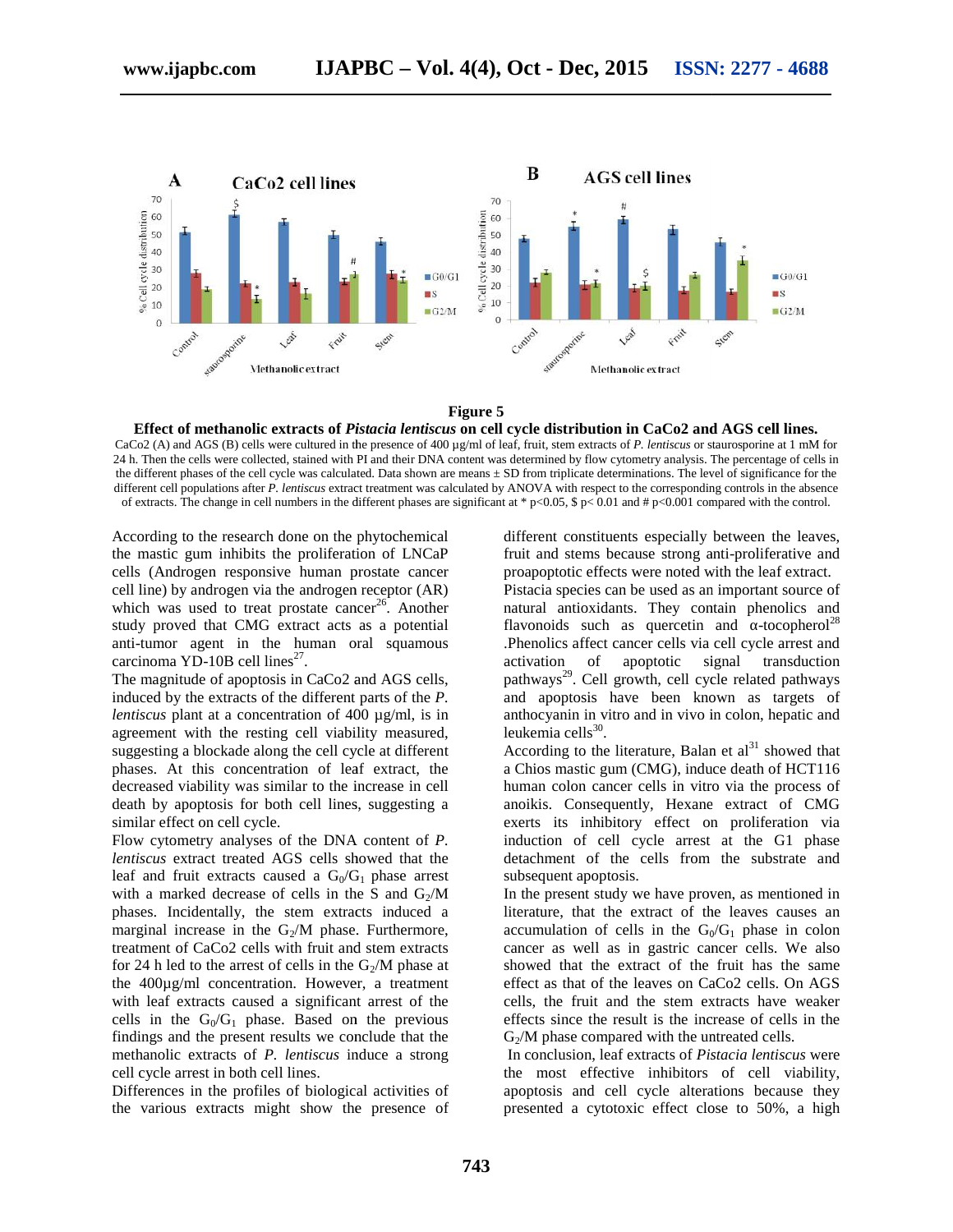induction of apoptosis and they induced a  $G_0/G_1$ - cell cycle arrest in both cell lines when compared to the other extracts. Finally, *P. lentiscus* leaf extract can first be used as a botanical drug in cancer patients, before it can be thoroughly analyzed for the isolation, characterization and testing of its anti-cancer active compounds.

#### **REFERENCES**

- 1. Feng X, Zhou Q, Liu C, Tao M. Drug screening study using glioma stem-like cells. Mol Med Rep, 2012; 6(5):1117- 1120.
- 2. Kundu P, Mohanty C, Sahoo SK. Antiglioma activity of curcumin loaded lipid nanoparticles and its enhanced bioavailability in brain tissue for effective glioblastoma therapy. Acta Biomater, 2012; 8:2670-2687.
- 3. Boik J. Natural compounds in cancer therapy: Part III: Clinical considerations. Oregon Medical Press, 2001; 147-368.
- 4. Ghose KA, Herbertz T, Salvino MJ, Mallamo JP. Knowledgebased chemoinformatic approaches to drug discovery. Drug Discov. 2006; 11(23/24): 1107-14.
- 5. Smets LA. Programmed cell death (apoptosis) and response to anti-cancer drugs. Anti- Cancer Drugs, 1994; 5(1): 3–9.
- 6. Paschka AG, Butler R, Young CYF. Induction of apoptosis in prostate cancer cell lines by the green tea component, epigallocatechin-3 gallate. Cancer Letters, 1998; 130(1-2):1–7.
- 7. Margaris NS, Dicastri F, Goodall DW and Specht RL. Adaptive strategies in plants dominating Mediterranean-type ecosystems. Ecosystems of the world, 1981; 11: 309–315.
- 8. Iauk L, Ragusa S, Rapisarda A, Franco S, Nicolosi V.In vitro antimicrobial activity of *Pistacia lentiscus* L. extracts: preliminary report. Journal of Chemotherapy, 1996; 8(3): 207−209.
- 9. Al-Said M, Ageel A, Parmar N, Tariq M. Evaluation of mastic, a crude drug obtained *from Pistacia lentiscus* for gastric and duodenal antiulcer activity. Journal of Ethnopharmacology, 1986; 15(3): 271−278.
- 10. Palevitch D, & Yaniv Z. Medicinal plants of the Holy Land. Modan Publishing House, Tel- Aviv, 2000; 104, 122, 205, 266-269.
- 11. Sanz MJ, Terencio MC, Paya M. In vivo hypotensive activity of Pistacia lentiscus L. Phytotherapy Research, 1998; 2 (4): 201−202.
- 12. Kawashty SA, Mosharrafa SM, El-Gibali M, Saleh NM. The flavonoids of four Pistacia species in Egypt. Biochemical Systematics and Ecology, 2000; 28(9): 915−917.

#### **ACKNOWLEDGMENTS**

We would like to thank the Tunisian University of Carthage for the financial support. We thank Vincent Pitard and Santiago Gonzalez for advice and help with flow cytometry.

- 13. Romani A, Pinelli P, Galardi C, Mulinacci N, Tattini M. Identification and quantification of galloyl derivatives, flavonoid glycosides and anthocyanins in leaves of Pistacia lentiscus L. Phytochemical Analysis, 2002; 13(2): 79−86.
- 14. Cuénod A. Flore de la Tunisie: cryptogames vasculaires, gymnospermes et monocotyledons. O.d.l.d. le and v.a.d. Tunis, 1954 ; Tunisie.
- 15. Mosmann T. Rapid colorimetric assay for cellular growth and survival: Application to proliferation and cytotoxicity assays. J. Immun. Methods, 1983; 65(1-2):55–63.
- 16. Carlo R, Nicoletti I. Analysis of apoptosis by propidium iodide staining and flow cytometry. Nprot, 2006; 1(3): 1458–1461.
- 17. Wang CY, Bai XY and Wang CH. Traditional Chinese medicine: A treasured natural resource of anticancer drug research and development. Am. J. Chin. Med, 2014; 42(3): 543–559.
- 18. Nehybova T, Smarda J, Benes P. Plant coumestans: recent advances and future perspectives in cancer therapy. Anti-Cancer Agent Med Chem, 2014; 14(10): 1351-62.
- 19. Mishra S, Aeri V, Gaur PK, Jachak SM. Phytochemical, therapeutic and ethnopharmacological overview for a traditionally important herb: Boerhavia diffusa Linn. Bio Med Res Int, 2014: 808302.
- 20. Wang W, Zhang X, Qin JJ, Voruganti S, Nag SA, Wang MH, Wang H, Zhang R. Natural product ginsenoside 25-OCH3-PPD inhibits breast cancer growth and metastasis through down-regulating MDM2. PLoS One, 2012; 7(7): 41586.
- 21. Severina P, Simona P, Sabina M, Silvia G, Paola N, Vincenzo P, Antonio F, Pietro M. LC-MS/MS Profiling of a Mastic Leaf Phenol Enriched Extract and Its Effects on  $H_2O_2$  and Aβ(25−35) Oxidative Injury in SK-B- NE(C)-2Cells. J.Agric.Food.Chem, 2014; 62(49): 11957−11966.
- 22. Hickman JA. Apoptosis induced by anticancer drugs. Cancer Metastasis Rev 1992; 11(2):121–39.
- 23. Plaimee P, Weerapreeyakul N, Barusrux S, Johns NP. Melatonin potentiates cisplatin-